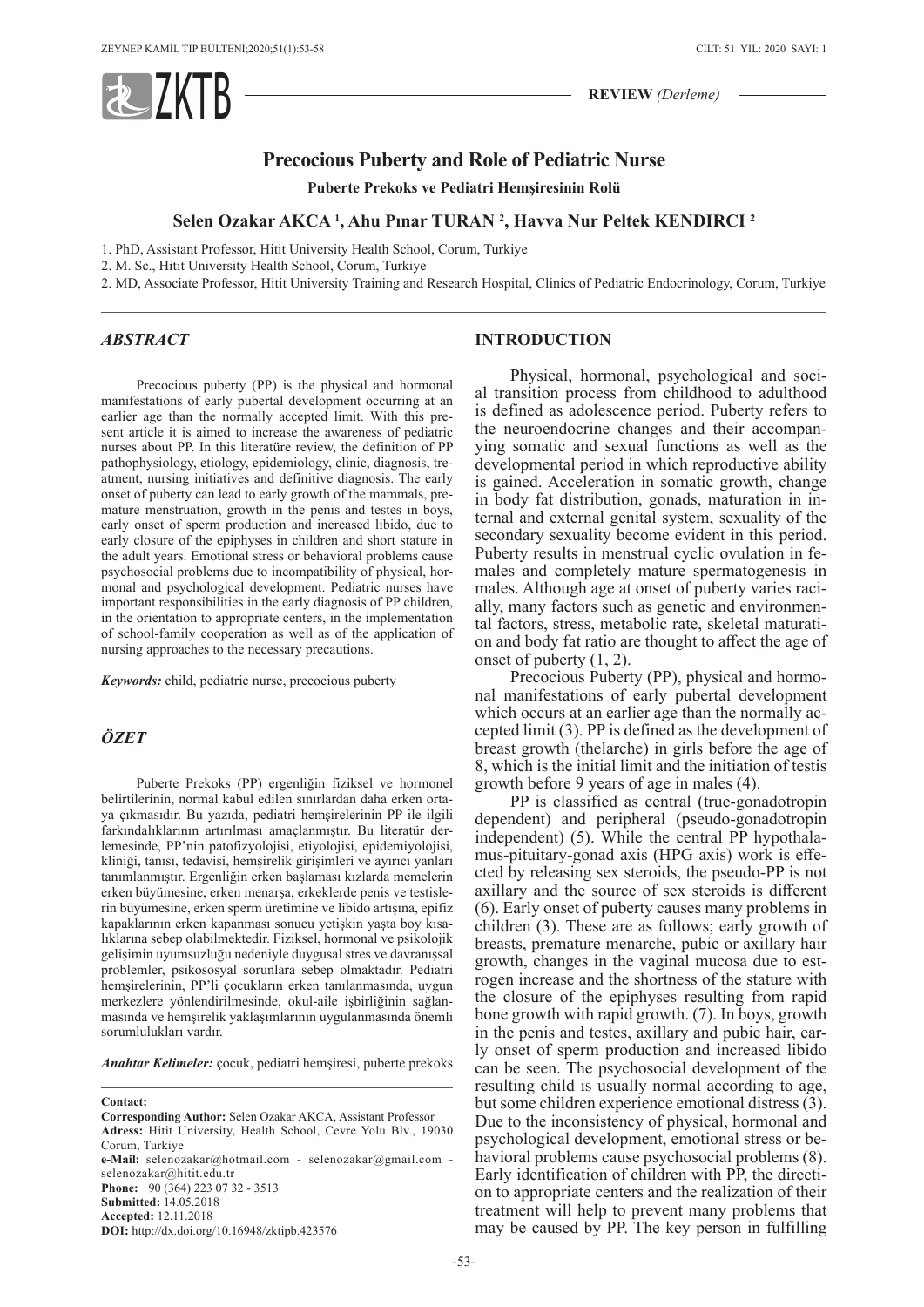these tasks and responsibilities are the child nurses. Pediatric nurses should be involved in a multidisciplinary approach for the maintenance and improvement of these children's health. Pediatric nurses have important responsibilities in the implementation of nursing approaches to these precautions (9), as well as early detection of PP children and directing them to appropriate centers (10). When the role and importance of the child nurses is taken into consideration; this study aimed to increase the awareness of pediatric nurses about PP.

## **Epidemiology**

The frequency of central PP, which is seen very rare in childhood, is 1: 5000-10000 for the general population. In females it is more frequent than males. It is reported to be 10-20 times more in females than males (9). Central PP is five times more common than peripheral PP (10).

In the National Health and Nutrition Examination Survey III study conducted in the United States between 1988 and 1994, thelarche age was reported to be 10.3, 9.8, 9.5 in white people with Mexican and American roots, respectively, while pubic hair initiation age was found to be 10.5, 9.5, 10.3 respectively (11). In Herman-Giddens et al. (1997) study where 17077 girls aged between 3-12 years have been assessed in the Pediatric Research in Office Setting; 6.7% of whites aged 7 years and 27.2% of African Americans were reported to have breast development or pubic hair growth; thelarche age of African Americans and whites was 8.87±1.93 and 9.96±1.82, respectively; Whereas the pubic hair growth age was  $8.78 \pm 2.00$  and  $10.51 \pm 1.67$ , respectively; the menarche age was 12.16±1.21 and 12.88±1.20, respectively (12). During the 19th and 20th centuries, studies in Europe and the United States have shown that the age of menarche is gradually decreasing and this is called the trend of the century (13). While today the trend of the century is continuing in developing countries, it has stopped in many developed countries. The authors of the opinion that the tendency of the century is continuing show this as a result of an increase in obesity frequency (14).

## **Pathophysiology**

The onset and continuation of puberty, the onset of sexual maturation and the acquisition of fertility depend on the healthy functioning of HPG axis. The measurement of the onset of pulsatile release of gonadotropin releasing hormone (GnRH) from the hypothalamus in normal pubertal development results in secretion of the hormone/ testis cells upon release of pituitary luteinizan hormone (LH) and follicle stimulating hormone (FSH) (15).

In females LH stimulates estrogen synthesis from over follicular cells and corpus luteum production after ovulation begins, while FSH stimulates estrogen conversion of testosterone in granulosa cells. Estrogen is responsible for the development and progression of breast development, the maturation of genital organs and vaginal mucosa, the

growth of the uterus, and the development of female type of body fat distribution. In males, LH testosterone stimulates testosterone synthesis from leydig cells, stimulating FSH sertoli cells to provide spermatogenesis (16). The testosterone is responsible for the secondary sex characters, such as the growth of external genitalia, the development of the male body structure and the appearance of beard (3).

Central PP is caused by premature activation of HPG axis for any reason. In peripheral PP, the early development of secondary sex characters results in secretion of sex steroids from gonads or non-gonads, independent of gonadotropin release without activation of HPG axis (6).

## **Etiology**

The most common cause of central PP is idiopathic. Central nervous system (CNS) can also lead to abnormalities (tumors, abscesses, encephalitis etc.). In addition, sex steroid-secreting tumors may develop in the second-line central PP due to early maturation of the CNS, such as congenital adrenal hyperplasia and luteinizing hormone receptor activation mutation. In the etiology of peripheral PP there are gonadal causes (McCune Albright syndrome (MAS), familial testotoxicosis, ovarian tumors, leydig cell tumors etc.), adrenal tumors (congenital adrenal hyperplasia, functioning adenomas/ carcinomas etc.), human chorionic gonadotropin (hC-G)-secreting tumors (disgerminomas, teratomas, hepatomas etc.), primer hypothyroidism and iatrogenic causes (1, 9).

Whereas PP in females is 90-95% idiopathic, it is more depending on pathological reasons in males (17). Especially in girls and those older than six years, there are more cases of central PP without an organic cause. However, there is a high probability of finding an underlying pathology in male cases of PP that begin under four years of age. Pathology in the CNS has been determined of more than 90% of boys (18). Hypothalamic hamartomas, arachnoid cysts, gliomas, astrocytomas and neurofibromatosis are among the most common causes of central pathologies (19). This tumor is a small, non-massive tumor that generally does not tend to grow. There is a GnRH pulse generator in the tumor, which prematurely releases GnRH, activating HPG axis and initiating the effects of sex steroids (20).

Congenital adrenal hyperplasia, which plays an important role in the etiology of peripheral PP, leads to the development of isosexually in males and heterosexual puberty in girls. Although MAS is seen mostly in girls, sexual steroids are secreted when there are no gonadotropins in the activating mutation-ending medium, and secondary sex hormones specific to these hormones are seen. Apart from PP, cafe au lait spots on the skin and fibrous dysplasia on the bones form a typical triad (6).

Endocrine disruptors are also thought to play an important role in the shift of puberty to earlier ages (21). It has been suggested that endocrine disruptors may change puberty timing in children due to their estrogenic and antiandrogenic effects (22). Agricultural chemicals, cosmetic products, chemi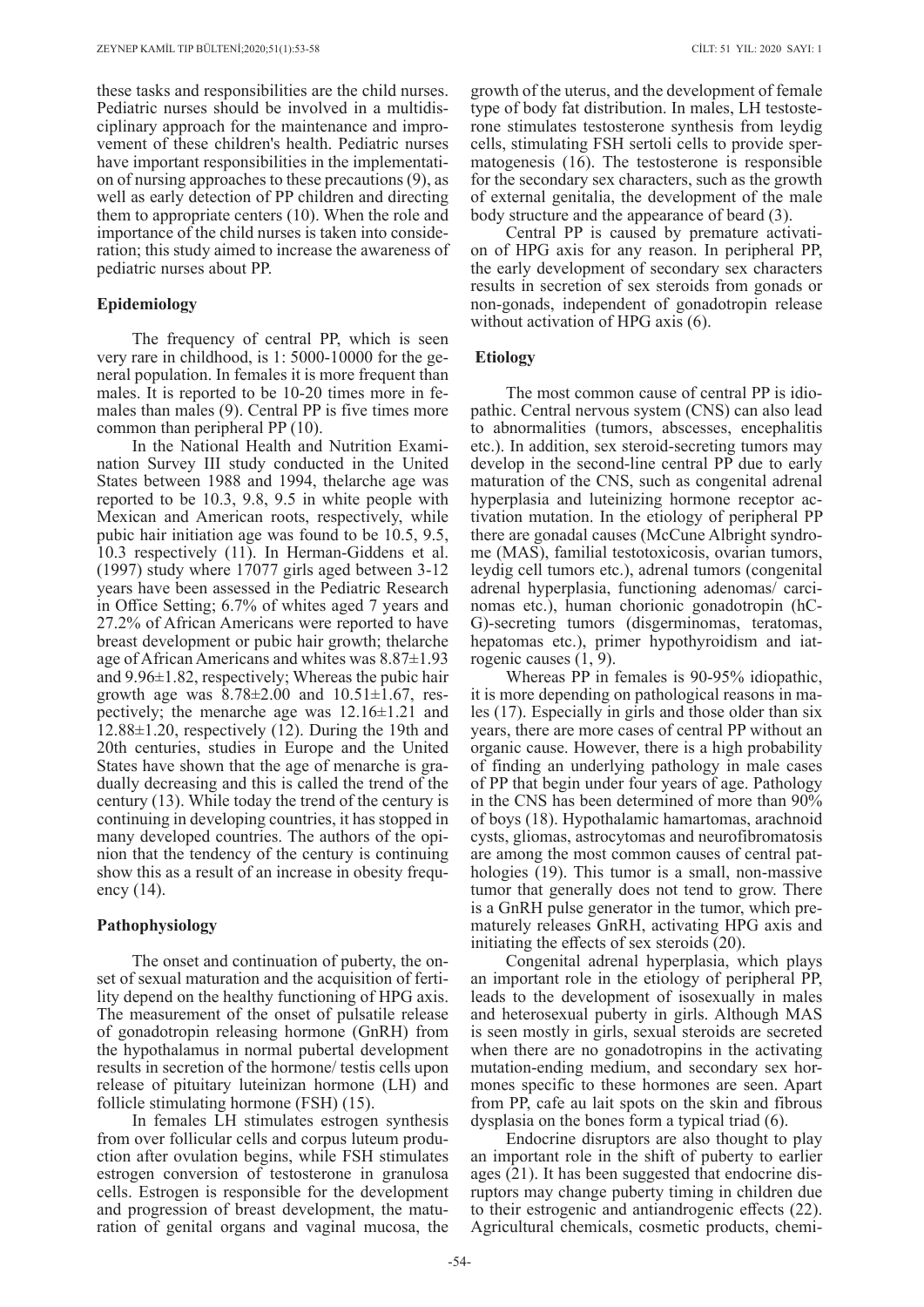cal substances used to soften plastics are shown as factors in puberty erection. It has been reported that estrogen used especially in shampoos, creams and lotions cause early breast development in girls and gynecomastia in boys (23).

## **Clinic**

Central pubic PP usually follows the sequence seen in normal pubertal development and is always isosexual. In girls, first of all, breast development, pubic hair growth, acceleration in somatic development, vaginal bleeding which shows periodicity over time and sweat odor are remarkable. Sometimes there may be changes in the sequence, the mestrual cycles are more irregular than the normal puberty and are usually anovulatory. In men, bilateral testis growth, penis growth, pubic hair growth, thickening of the voice, acne, frequent erections, night ejaculation, initiation of sweat smell, axillary hair growth and acceleration in somatic development are the main findings (6, 24). Findings according to the etiological cause can be added to the clinical picture in organic PP. The length, weight and bone age of the patients are based on chronological age advanced. The progression of the bone age of these children, who are looking older than their age, results in premature closure of the epiphyses and leads to shorter stature than the adult genetic potential of adult patients (25).

## **Diagnosis**

PP are diagnosed by history, clinical findings, hormonal and radiological evaluation.

*Medical history;* It is very important to have a detailed story of a child applying with PP findings. The history should include information like birth weight, growth pattern from birth, age at onset of pubertal findings and rate of progression, increase in length, undergone diseases, medications used, exogenous hormone exposure, central nervous system diseases or findings that suggest these diseases (headache, head circumference growth, visual disturbances, convulsion story) should be questioned. A complete medical history must be taken from the mother, father, and siblings, including the age of puberty onset and their length (18).

*Physical examination;* Typical findings in PP are that secondary sex characteristics are showing theirself earlier than it should be, rapid increase in length and bone aging (25). Secondary sex characteristics identification and classification of a patient with PP suspicion (breast growth in girls, test is measurement in boys and pubic hair growth evaluation for both genders) should be done according to Marshall criteria (26, 27). Evaluation of the vaginal mucosa may provide information on estrogen exposure. While the vaginal mucosa under the estrogen effect is bright red, the pale pink color develops in the presence of estrogen, edema is built and vaginal secretion begins (2). In men, testicular volume typically grows in central PP, but does not reach pubertal size in peripheral PP. Growth in the penis may not be expected in early puberty growth, as the

penis growth is usually at a time when the testosterone level is increasing noticeable (18, 25). Also acne, oily skin and hair structure, axillary hair, sweat, muscle development should be evaluated. Physical examination may reveal evidence of puberty etiology in the presence of pelvic mass, skin lesions such as cafe au lait, neurological or dysmorphic findings, galactore, hypothyroidism compatible symptoms, especially long bones and skull palpation in terms of bone deformities (25).

*Laboratory findings:* Hormonal assessment in PP should absolutely be done early in the morning. Gonadotropins (FSH, LH) measured in serum provide good information about oestradiol in girls and testosterone puberty in men (25). The high level of LH is significant in the central PP diagnosis (8). Due to the pulsatile release of gonadotropins, the diagnostic value of baseline measurements is limited and the GnRH stimulation test is accepted as the golden standard (29).

Knowing that gonadotropin levels may be physiologically high in children under two to three years of age is also very important in terms of diagnosis. Apart from that, care should be taken in the hormonal evaluation of children in this age group (25). Estrodiol levels above 12 pg/ mL are accepted as pubertal, but low estradiol levels do not exclude pubertal precocious diagnosis. The presence of low or suppressed gonadotropin levels together with high estrodiol levels supports peripheral PP diagnosis (30). Serum testosterone is an excellent marker for early puberty in men. In pubertal men, morning testosterone values are usually 20 ng/ dl and above (25). In addition, when serum hCG levels or congenital adrenal hyperplasia are considered to elucidate the etiology of peripheral PP, the levels of 17 hydroxyprogesterone, 11 deoxycortisol, and cortical hormones in adrenocortical tumor have diagnostic value (6).

*Radiological evaluation:* Anterior-posterior left wrist bone graphy is evaluated to determine bone age. In addition to being mandatory for the diagnosis and treatment, Bayley-Pinneau method is used to estimate the adult size in order to obtain the information if the targeted length will be reached or not (5). Regardless of the etiology of PP, bone age is expected to be later than chronological age except hypothyroidism. Exposure to sex steroids, especially estrogen, accelerates bone maturation (25). Assessment of internal genital organs and gonads by pelvic ultrasonography (USG) in girls is important in the follow-up of PP diagnosis, etiology and treatment initiation. Bullous formation from the tubular structure of the uterus, growth in volume, increase in corpus/ cervix ratio, prominent endometrium thickening are signs of estrogen exposure. The finding of uterine volume  $\geq 2$  ml or  $\geq 34$  mm in length supports PP diagnosis. Menarch begins with an endometrium thickness of 5 mm (31). With pelvic USG, ovarian size can be determined, ovarian follicular structure can be seen, ovarian cysts and tumors can be detected. The bilateral enlargement of the ovarian suggests a PP. Ovaries showing homogeneous or microcystic features before puberty gain a multikistic or follicular structure with puberty (32).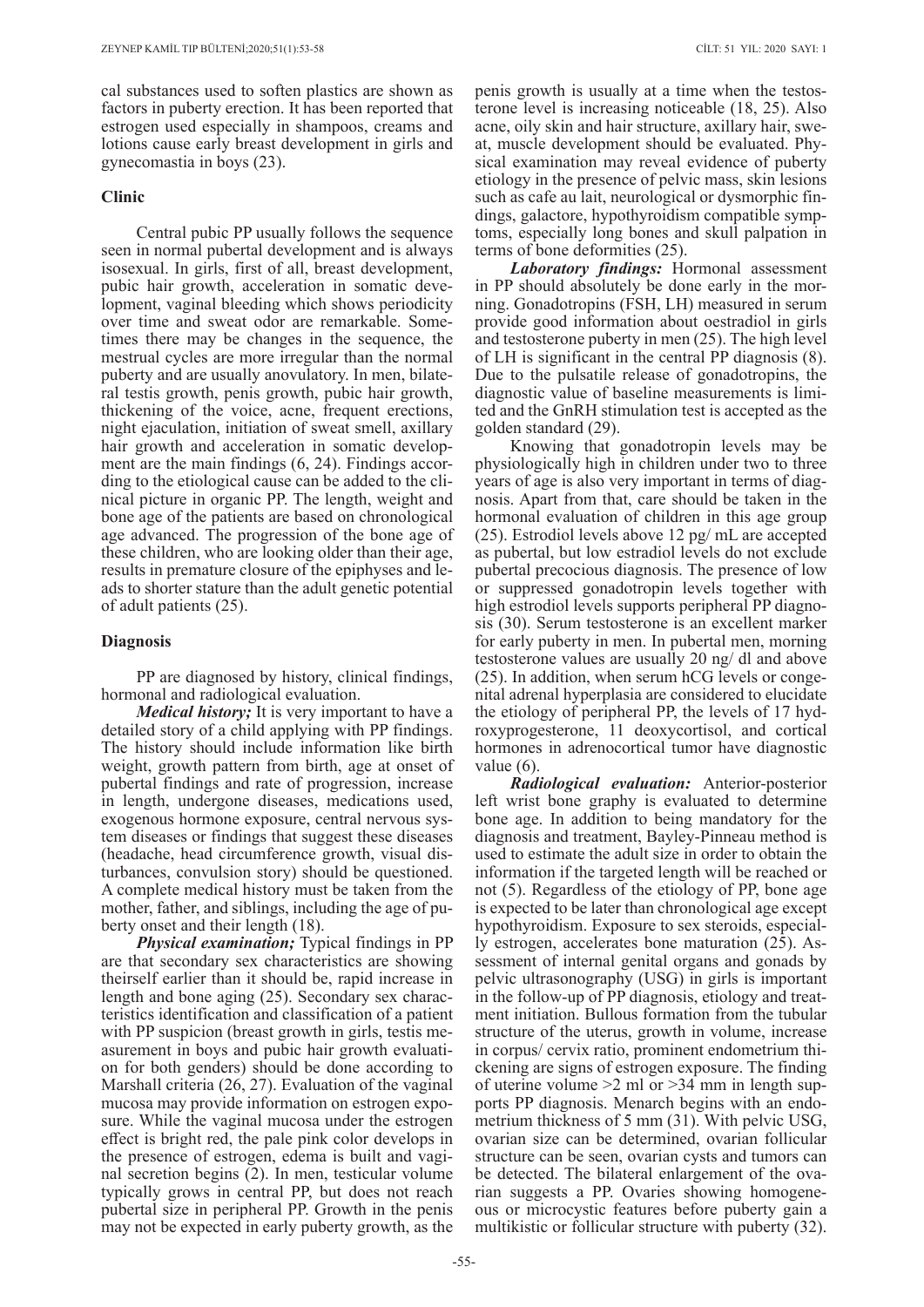Multicystic ovaries that have grown in the MAS bilateral are USG findings that support the diagnosis (25). When male peripheral PP is considered or if asymmetric testis is palpated, scrotal USG should be taken in terms of testicular masses (6). The ideal method for visualization the pituitary region in central PP is magnetic resonance imaging (MRI). In MRI, the expected physiological growth of the pituitary gland in normal puberty can be detected, and organic pathologies that may lead to central PP can be determined. In all male and female patients with complaints starting before 6 years of age with rapid breast development, serum estradiol level above 30 pg/ ml or neurological findings, CNS organic pathologies are highly likely to be detected and cranial and pituitary MRI should be performed in these patients (33).

## **Treatment**

The purpose of central PP treatment are as follows; suppression of the intentional release of pulsatile gonadotropin, controlled sexual maturation until normal pubertal age, restraint or cessation of sexual characteristics, prevention of premature closure of epiphyses and achievement of adult target length, psychosocial abuse of the child and avoidance from late complications that high estrogen from early ages can create (34).

Furthermore, it is also aimed to reduce parental anxiety, delay the onset of sexual activity, prevent gestation and reduce the risk of sexual abuse through PP treatment (5). In untreated central PP patients, the average adult height has been reported as 151-156 cm for males and 150-154 cm for females. According to that information the final height loss is 20 cm in males and 12 cm in females (35). In treatment indication; the age at onset of the disease, the pubertal stage, the rate of progression of the findings, the predicted negativity in adult height using bone age, and rapid somatic development have to be taken into account. All male patients who have had pubertal findings before 9 years of age and girls who have been diagnosed before 7 years of age with rapid progression have a definite indication for treatment (6).

Long-acting GnRH analogues (GnRH) have been used in the standard treatment of central PP since 1980s. These are synthetic analogs of native GnRH decapeptide. A pulsatile stimulation with GnRH is required to release gonadotropins from the pituitary gland. A more potent and long-acting GnRHa than the native GnRH provides a continuous stimulation of GnRH receptors. This continuous stimulus causes the down regulation of GnRH receptors, desensitization of the pituitary gland and suppression of gonadotropin levels over time after a short period of stimulation. After all; it is also possible to maintain the genetic height potential and to prevent the loss of the final length, preventing the regression or stabilizing the secondary sex characters, restoring normal growth rate and decreasing the progression in bone maturation (18).

There are many different GnRHa used. Although these medicines differ in their route of ad-

ministration, doses and intervals of administration, they are all effective in treatment. Subcutaneous implants, intramuscular reservoirs, short acting injection forms and nasal spray form are available for administration. The selection of GnRHa and route of administration will take into account the characteristics of the patient, the experience of the physician and the products available in the market approved in that country. In the treatment of central PP, slow dissolving storage forms, which are made intramuscularly once a month or every 3 months, are frequently preferred in terms of efficacy and compliance (36, 37).

Patients with central PP treated with GnRHa are followed clinically by assessment of growth rate, sexual maturation and bone age (5). Patient puberty grades and growths should be evaluated every 3-6 months, bone age should be monitored periodically (38). Pause or regression in the development of secondary sex characters, a decrease in the prepubertal level of the increased growth rate, slowing of the rapid progression in the bone age are indicators of a clinical response to treatment. Continuation of breast development while using GnRHa indicates that the treatment was unsuccessful (37). However, GnRHa therapy is ineffective on adrenal androgen secretion, so increased pubic hair during treatment does not indicate failure of treatment (2). If pre-menstrual GnRHa treatment is initiated, withdrawal bleeding due to decreased estrogen level may be seen. In the first months of treatment, continuation of the bleeding is not a sign of ineffectiveness of the treatment (38).

At the end of treatment, patient's and family's wishes are considered in addition to criteria such as synchronizing puberty with the patient's peers, adequate growth potential and psychosocial readiness (38). Retrospective studies have shown that treatment after 11 years adversely affects the adult height and that cutting the chronological age of the treatment to  $\sim$ 11,0 and bone age to  $\sim$ 12,0 will lead to the best results in terms of adult final height (39). In males, the best results have been reported to be obtained when the treatment has been finished with a bone age between 13-13.5 years (28). The HPG axis is activated again within weeks or months after GnRHa therapy is discontinued. After the end of treatment, the majority of the patients show (2- 61 months) menarch during the 16-18 months (40). No negative data on the effect of GnRHa treatment on fertility have been reported (41). Information on the safety of GnRHa treatment in boys with central PP is very limited. It was reported that serum testosterone level reached to pretreatment level after 3 months of GnRHa treatment termination, testis volume increased, testosterone level reached normal adult level after 1 year and testicle volume reached pre-treatment level. USG evaluation of testicular structures of patients is recommended because testicular microcalcifications in males treated with Gn-RHa are four times more common in normal young adult males (42).

GnRHa treatment is generally well tolerated by patients. Rarely, complaints like headaches or hot flashes occur. These complaints are usually short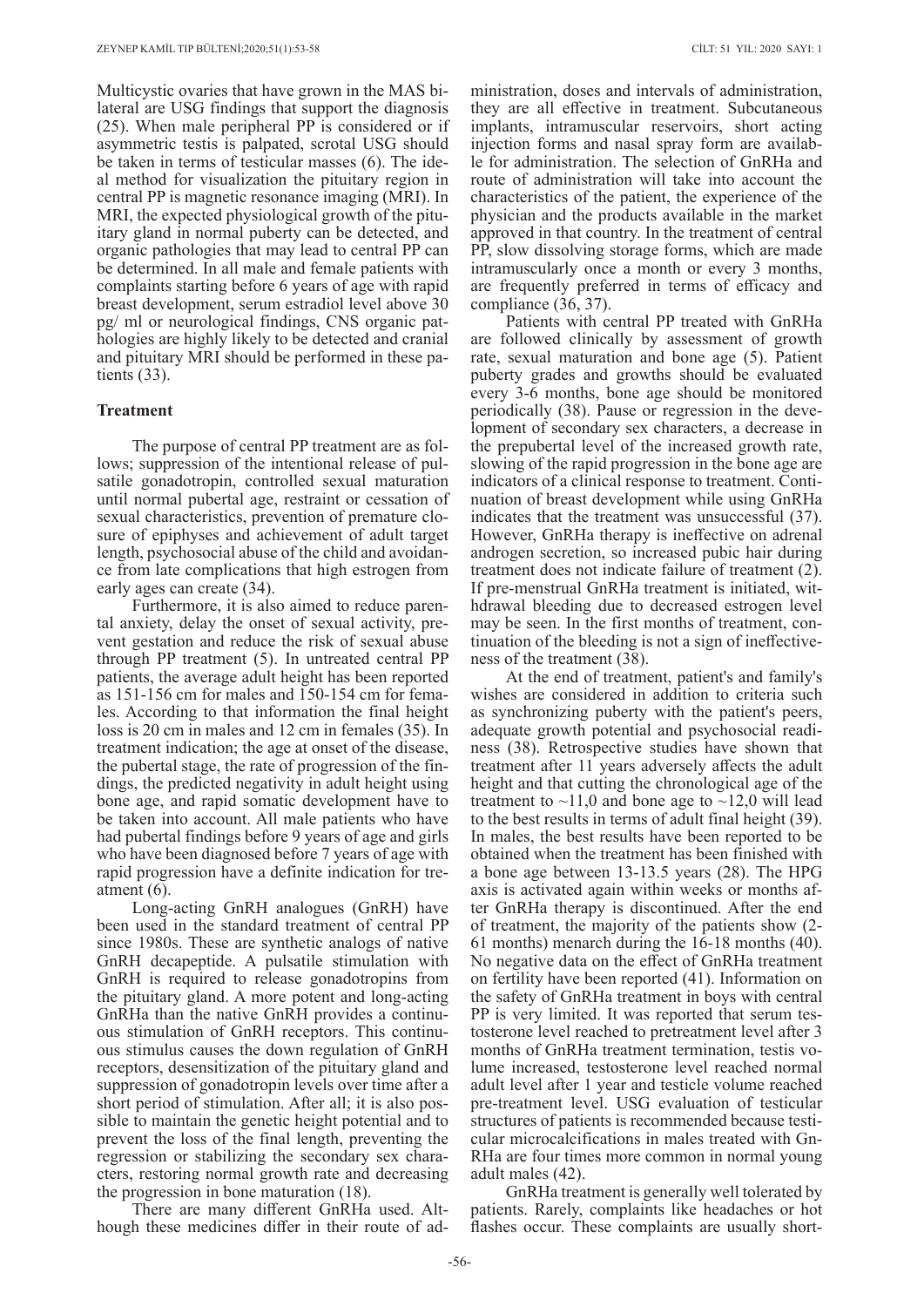term. Local side effects such as redness, temperature increase, swelling or granuloma formation at the injection site occur in 10-15% of patients. The most serious local effects are sterile abscess formation. Treatment is thought to be leading to body weight gain and osteoporosis, but studies have reported that these children are not obese and bone mineral densities are normal (25). Peripheral PP is not a standard and effective treatment, such as central PP. Treatment methods differ according to etiological cause (43).

#### **Nursing Initiatives In PP**

Purpose in nursing care are as follows; to inform the child and the family about the PP, to prevent the complications that may arise by monitoring the growth and development and to prevent the psychosocial problems that may occur in the child (44). In PP, the time when the growth accelerates and the symptoms occur is very important and should be observed very well. Pediatric nurses should observe physical and behavioral changes associated with puberty, as well as observe testicular growth, breast development, pubic and axillary hair during physical examination and compare it with normal pubertal developmental ages (9, 10).

The fact that both the somatic and the sexual development are advanced compared to their peers, lead to vaginal bleedings in girls as well as social and psychological problems. For this reason, they are far from social activities such as swimming and sports, and they feel better when they are beside older people than their peers (9). The pediatric nurse should tell parents, the child's teachers and the people around them that they should behave according to the chronological age of the child (24). The situation in which the patient is present should be clearly explained in accordance with the age, and counseling services should be provided where necessary (2).

As PP children are exposed to sexual abuse, parents should also be alerted in terms of child abuse. In PP the fear of family and child is usually about sexual problems. Families are often afraid of the progress of children's psychosexual development and of increasing sexual interest. Pediatric nurses should tell parents that their sexual interests and activities can not go beyond the chronological age (9). One of the most important roles of the pediatric nurse is to educate children and families about adolescence. The disclosures should be adjusted according to the level of intellectual development and age of the child and the family. The nurse should explain to the family that puberty is a normal process, but that it occurs at an early age (24).

When it is planned to start the treatment, PP patients as well as the families should be informed about the indications, contraindications, complications, side effects by pediatric nurse. The nurse should also explain how often and how to use the medicine (9).

### **Definitive Diagnosis**

If PP is evident by a single pubertal finding, progress is absent and a new pubertal finding is added, the progress in somatic development is mild and the findings show spontaneous regression over time, this condition is interpreted as incomplete PP. These non-pathological and non-treatment-related conditions are more common than the central and peripheral PP (6).

*Premature telarche;* is a self-regressing, benign, single or bilateral, isolated breast development without the presence of any other puberty in girls before the age of eight. It is usually seen in girls under 2 years of age (45).

*Premature adrenarche;* is the beginning of pubic or axillary hair growth in the age of eight for girls and before the age of nine for boys. It is characterized by a moderate increase in the production of adrenal androgens. Classical and nonclassical congenital adrenal hyperplasia, surrenal tumors should be considered in differential diagnosis (23). Children with premature adrenal insufficiency have a higher risk of developing adult metabolic syndrome and policystic over syndrome (46).

*Premature menarch;* is the formation of menstrual blood without any other findings of puberty, and retention within a few years. In etiology transient overactivity is emphasized. It is known that during their follow-up they enter puberty on time and their fertility is normal. Endogenous and exogenous estrogen exposure, vulvovaginitis, foreign body, tumors, trauma and abuse probabilities should be considered in differential diagnosis (23).

#### *REFERENCES*

1. Kliegman RM, Stanton BF, Geme JW St, Schor NF. Disorder of pubertal development. In: Behrman RE, editors. Nelson textbook of pediatrics. 20th ed. C.V.Mosby. 2016. pp 2656-2660. ISBN 978-0-323- 35307-6

2. Lifshitz F. Pediatric endocrinology: growth, adrenal, sexual, thyroid, calcium, and fluid balance disorders. İnforma Healthcare. 5th ed. CRC Press. 2006. ISBN 9781420042702 - CAT# H4270

3. Kaplowitz PB. Precocious puberty. In: Hillard PJA, editors. Practical pediatric and adolescent gynecology. 2013. pp 87-90. doi: 10.1002/9781118538555.ch15

4. Park J, Kim JH. Change in body mass index and insulin resistance after 1-year treatment with gonadotropin-releasing hormone agonists in girls with central precocious puberty. Annals of Pediatric Endocrinology & Metabolism. 2017; 22(1): 27-35.

5. Brito VN, Latronico AC, Arnhold IJ, Mendonça BB. Update on the etiology, diagnosis and therapeutic management of sexual precocity. Arquivos Brasileiros de Endocrinologia & Metabologia. 2008; 52(1):18-31.

6. Berberoglu M. Precocious puberty and normal variant puberty: definition, etiology, diagnosis and current management. Journal of Clinical Research in Pediatric Endocrinology. 2009; 1(4):164–74.

Kim EY, Lee MI. Psychosocial aspects in girls with idiopathic precocious puberty. Psychiatry İnvestigation. 2012; 9(1): 25-8.

8. Carel JC, Eugster EA, Rogol A, Ghizzoni L, Palmert MR. Consensus statement on the use of gonadotropin-releasing hormone analogs in children. Pediatrics. 2009; 123(4), 752-62.

9. McKinney ES, James SR, Murray SS, Nelson K, Ashwill J. Precocious puberty. Maternal-child nursing. 5th ed. Canada: Elsevier Health Sciences; 2017. pp 1256-1257. ISBN9780323478342

10. Ricci SS, Kyle T. Precocious puberty. Maternity and pediatric nursing. China: Wolters Kluwer Healty; 2009. pp 1599-1600. ISBN 0781780551, 9780781780551